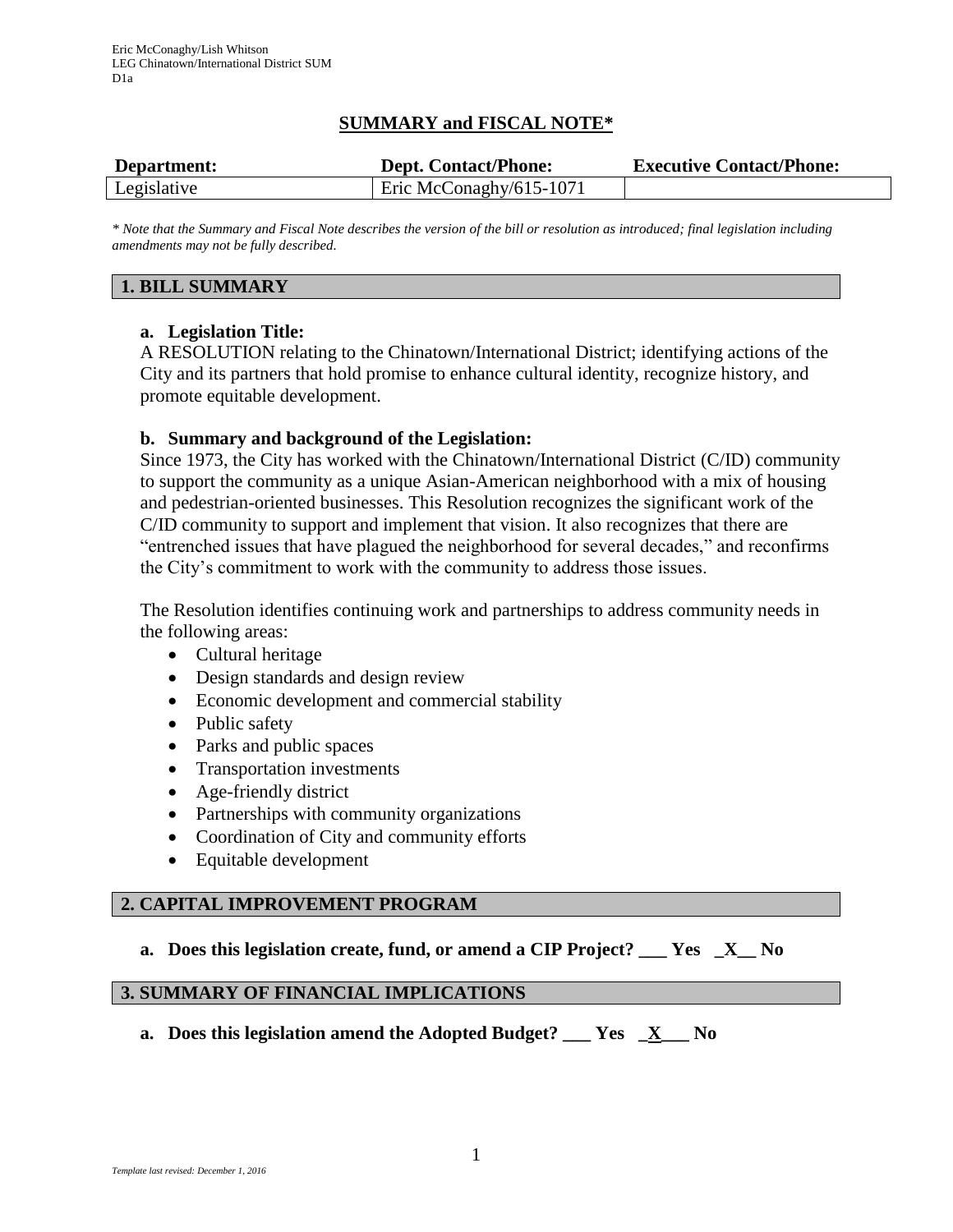**b. Does the legislation have other financial impacts to the City of Seattle that are not reflected in the above, including direct or indirect, short-term or long-term costs?** If so, describe the nature of the impacts. This could include increased operating and maintenance costs, for example.

The work described in the Resolution is generally ongoing work that is part of the mission of the Departments identified. However, implementing the Resolution may require the Departments to reassess or reprioritize their work programs. Additional resources are not anticipated, but may be proposed as project scopes become better defined.

**c. Is there financial cost or other impacts of** *not* **implementing the legislation?** Estimate the costs to the City of not implementing the legislation, including estimated costs to maintain or expand an existing facility or the cost avoidance due to replacement of an existing facility, potential conflicts with regulatory requirements, or other potential costs or consequences.

#### **4. OTHER IMPLICATIONS**

#### **a. Does this legislation affect any departments besides the originating department?**

The Office of Planning and Community Development, the Seattle Police Department, the Seattle Human Services Department, the Seattle Department of Parks and Recreation, the Seattle Department of Transportation, the Seattle Office of Housing, the Seattle Office of Economic Development, and the Seattle Department of Neighborhoods will all have a role in continuing to work with the Chinatown/International District community.

#### **b. Is a public hearing required for this legislation?**

If yes, what public hearing(s) have been held to date, and/or what public hearing(s) are planned/required in the future?

No

**c. Does this legislation require landlords or sellers of real property to provide information regarding the property to a buyer or tenant?**

If yes, please describe the measures taken to comply with RCW 64.06.080.

No

**d. Is publication of notice with** *The Daily Journal of Commerce* **and/or** *The Seattle Times* **required for this legislation?**

For example, legislation related to sale of surplus property, condemnation, or certain capital projects with private partners may require publication of notice. If you aren't sure, please check with your lawyer. If publication of notice is required, describe any steps taken to comply with that requirement.

No

#### **e. Does this legislation affect a piece of property?**

If yes, and if a map or other visual representation of the property is not already included as an exhibit or attachment to the legislation itself, then you must include a map and/or other visual representation of the property and its location as an attachment to the fiscal note. Place a note on the map attached to the fiscal note that indicates the map is intended for illustrative or informational purposes only and is not intended to modify anything in the legislation.

No